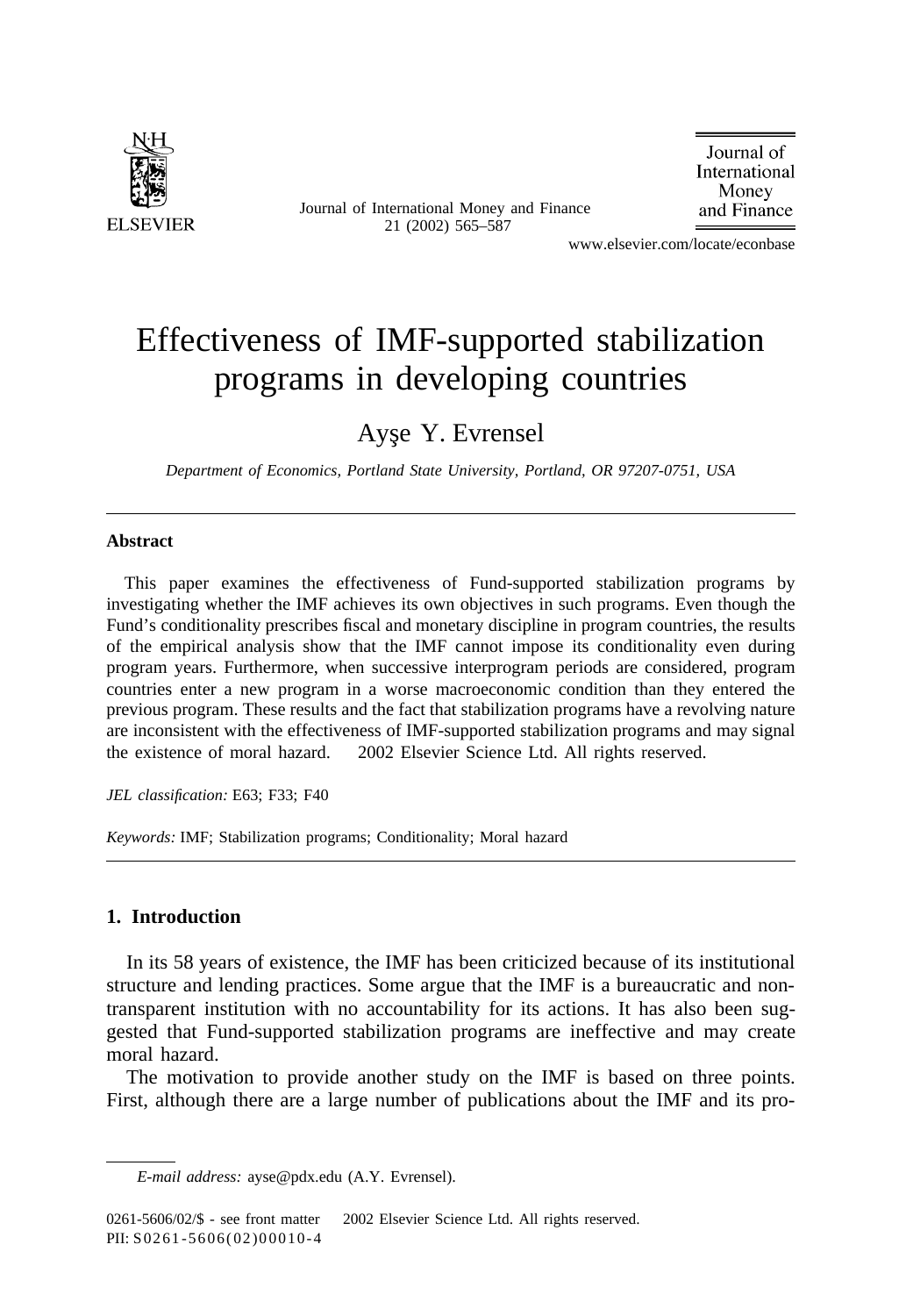grams, most publications express opinions about the Fund without providing quantitative evidence. There are several quantitative evaluations of Fund programs, most of which have been provided by the IMF (Reichmann and Stillson, 1978; Donovan, 1982; Loxley, 1984; Goldstein and Montiel, 1986; Khan, 1990; Joyce, 1992; Doroodian, 1993; Conway, 1994; Killick, 1995; Santaella, 1996; Knight and Santaella, 1997).<sup>1</sup>

Second, the recent efforts to widen the IMF's responsibilities make a quantitative study on the effectiveness of Fund-supported adjustment programs both timely and appropriate. In 1997, the IMF introduced the Supplemental Reserve Facility that provides large, short-term loans to countries in financial crises, as in the cases of Korea, Russia, and Brazil. Third, motivated by the idea that Fund resources provide ex-post assistance in a crisis, but realizing that they do not reduce the frequency and intensity of financial crises, it has recently been suggested that the IMF should assume the role of an international lender of last resort (Fischer, 1999). However, before defining new responsibilities for the IMF, one should be concerned with the performance of the Fund in its traditional roles.

This paper focuses on the effectiveness of Fund-supported stabilization programs for developing countries and has four characteristics. First, this study does not question the IMF's existence, its rationale, its programs, and the content of conditionality associated with these programs.<sup>2</sup> This paper's approach to program evaluation is to use the IMF's criteria to see whether the IMF achieves its own goals in these programs. Second, this study uses a broader data set than previous program evaluations in terms of the types of balance of payments programs (four types), the number of program countries (91), and the length of the period under investigation (1971–97). Third, it provides a discussion of alternative evaluation methods and their weaknesses before the selection of the evaluation method. Fourth, the method of program evaluation is based on the observation of relevant variables during pre-program, program, and post-program years. Additionally, this paper attempts to relate program evaluation to moral hazard associated with the Fund's lending.

The organization of the paper is as follows. Section 2 describes this study's approach to program evaluation, and provides a critique of previous evaluations. Section 3 constitutes the empirical part in which Fund-supported stabilization programs are evaluated using the data on 91 developing countries for the period 1971– 97. Finally, Section 4 summarizes the results of the empirical analysis and discusses the effectiveness of stabilization programs.

#### **2. Approach to program evaluation**

#### *2.1. Alternative approaches to program evaluations*

There are three alternative approaches to the evaluation of adjustment programs. First, the outcome vs. alternative outcome approach compares the actual outcome in

<sup>&</sup>lt;sup>1</sup> Ul Haque et al. (1998) provide a review of previous program evaluations.

<sup>&</sup>lt;sup>2</sup> See Vaubel (1991) and Willett (2000) on the political economy of international financial institutions.